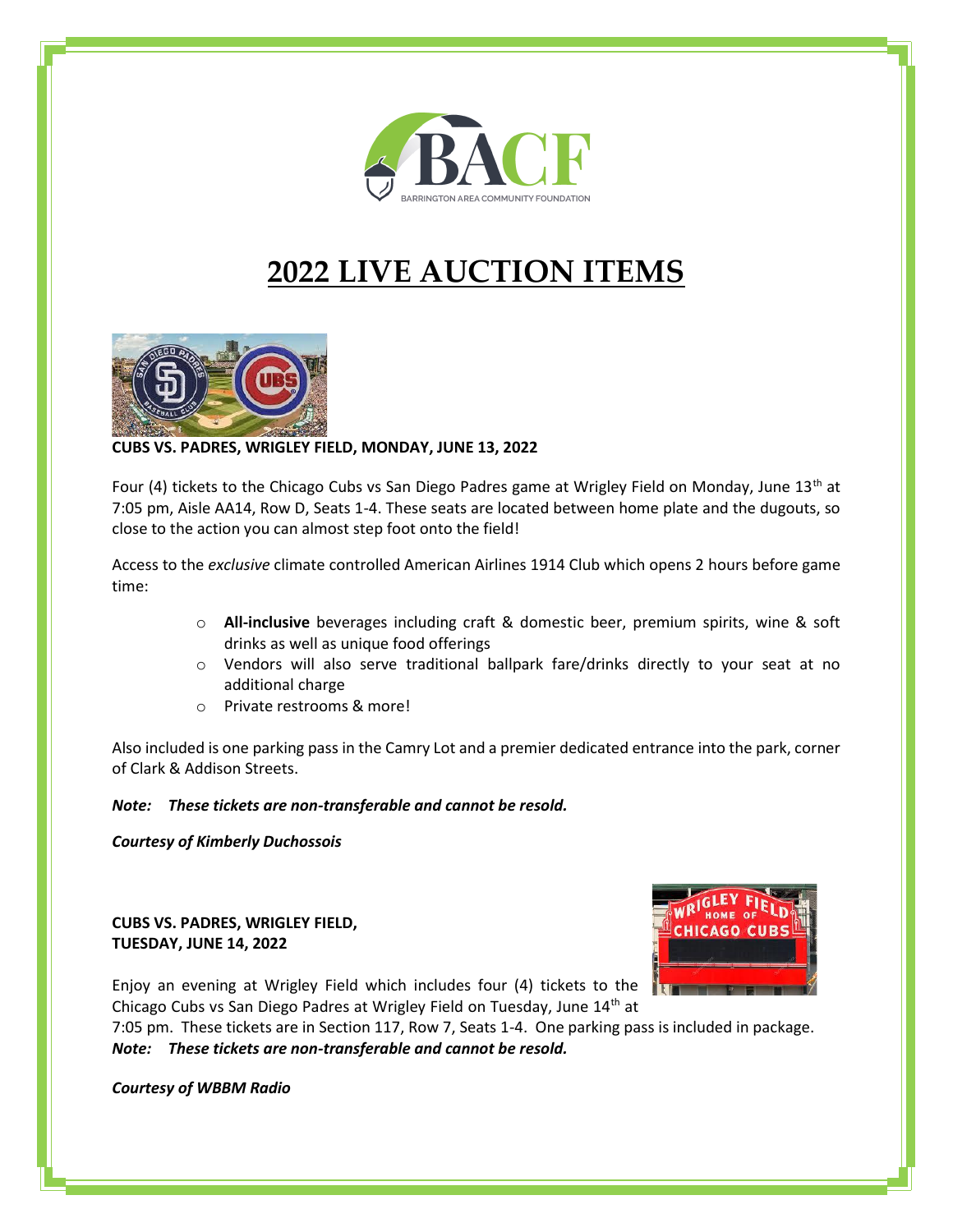

## **Dead & Company Concert, Wrigley Field, Saturday, June 25, 2022**

Fifteen (15) tickets in Suite 27 to the Dead & Company concert, on Saturday, June 25<sup>th</sup> - 8:00 pm at Wrigley Field. Two parking passes and food/beverages are included in this package.

## *Note: These tickets are non-transferable and cannot be resold.*

*Courtesy of Kimberly Duchossois*

## **French Lick Resort Golf Package, French Lick, Indiana**

Enjoy 2 nights for four people at the French Lick Springs Hotel - with two double-occupancy rooms - along with one round of golf for four on the 1917-designed Donald Ross course, and one round of golf for four on the Pete Dye course. Opened in 2009, the Dye Course has hosted the 2015 Senior PGA Championship and the LPGA Senior Championships from 2017-2021. The resort is also home to a world-class casino and the LPGA Legends Hall of Fame.



\*Note: Cart included with golf. Does not include mandatory caddie fee per person, per round on Pete Dye, alcohol, tax or gratuities. Expires: 6/30/2023

#### *Courtesy of French Lick Resort*

#### **Chicago Blackhawks, United Center, 2022 – 20 Season**

Twelve (12) tickets to a lower-level suite for one Chicago Blackhawks game for the 2022-2023 season at the United Center (food & beverages included). This package also includes 4 parking passes.

Games are TBD and based on availability.

*Note: These tickets are non-transferable and cannot be resold.* 

*Courtesy of Kimberly Duchossois*